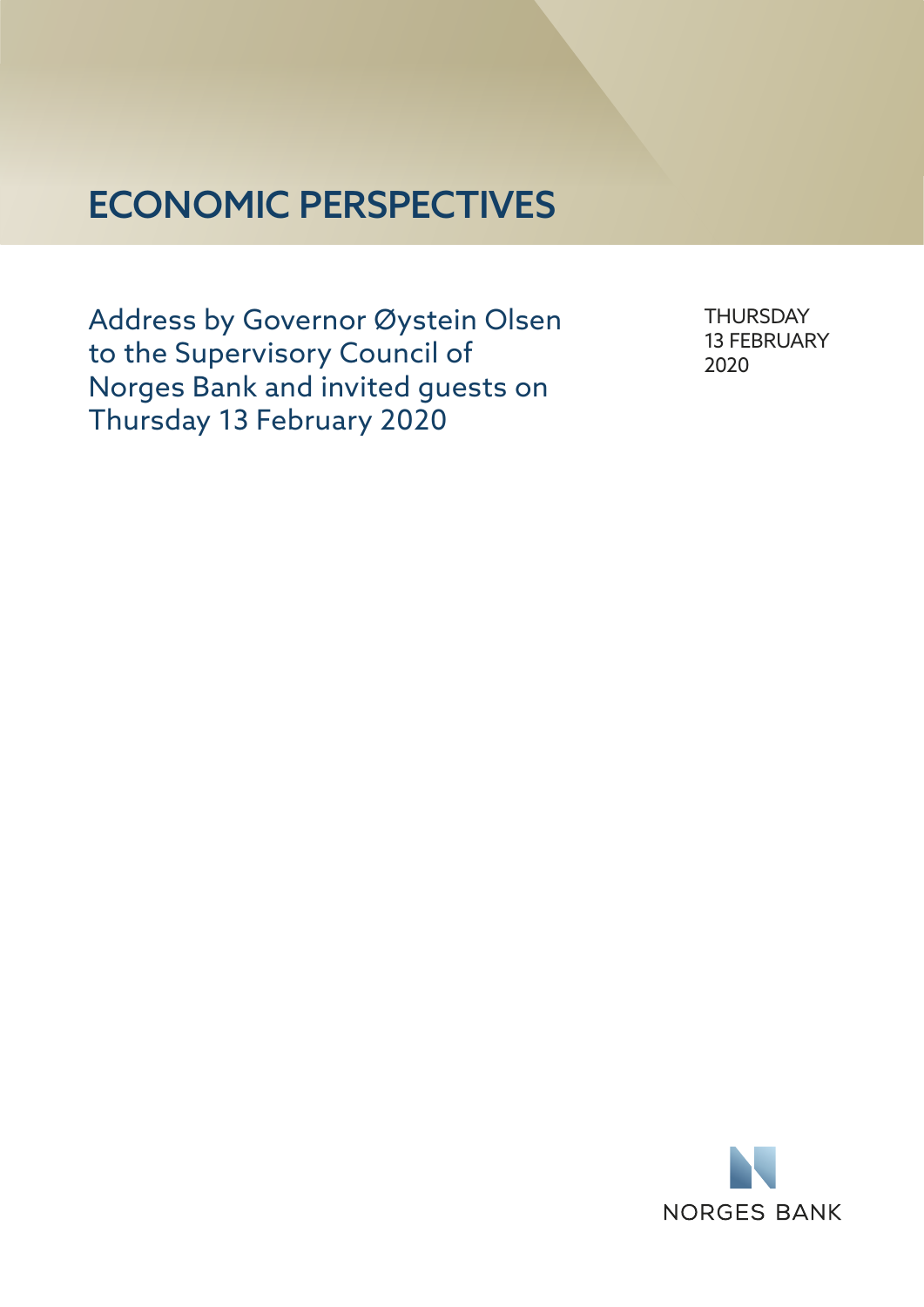Economic perspectives 2020

**ECONOMIC PERSPECTIVES** 13 FEBRUARY 2020

## **FROM OIL AND GAS TO FINANCIAL CAPITAL**

*"We are now moving into the final phase of a period where domestic raw materials and energy sources have provided an essential basis for economic expansion. Hereafter, growth must increasingly rely on the production of finished goods in areas where we do not have a natural advantage."*<sup>1</sup>

The same could be said about the challenges facing the Norwegian economy today. But this quote is from 50 years ago – from the annual address by central bank governor Erik Brofoss on 16 February 1970.

The 50th anniversary of the first oil discovery on the Ekofisk field was commemorated in October last year. Aptly enough, this took place on the same day as the Government Pension Fund Global (GPFG) topped NOK 10 000 billion.

In the governor's address on the economic situation, there was no mention of what was to become Norway's main revenue source over the next half-century.

In hindsight, it can be said that what was to be his last annual address may not have been the most prescient. To be sure, it was still highly uncertain at that time how much oil and gas were actually hidden under the ocean floor 320 kilometres southwest of Stavanger. Not to mention, the value of that natural resource was much lower than today (Chart 1).



<sup>1</sup> Brofoss, E. (1970), *The economic situation*. Annual Address to Norges Bank's Supervisory Council, 16 February 1970.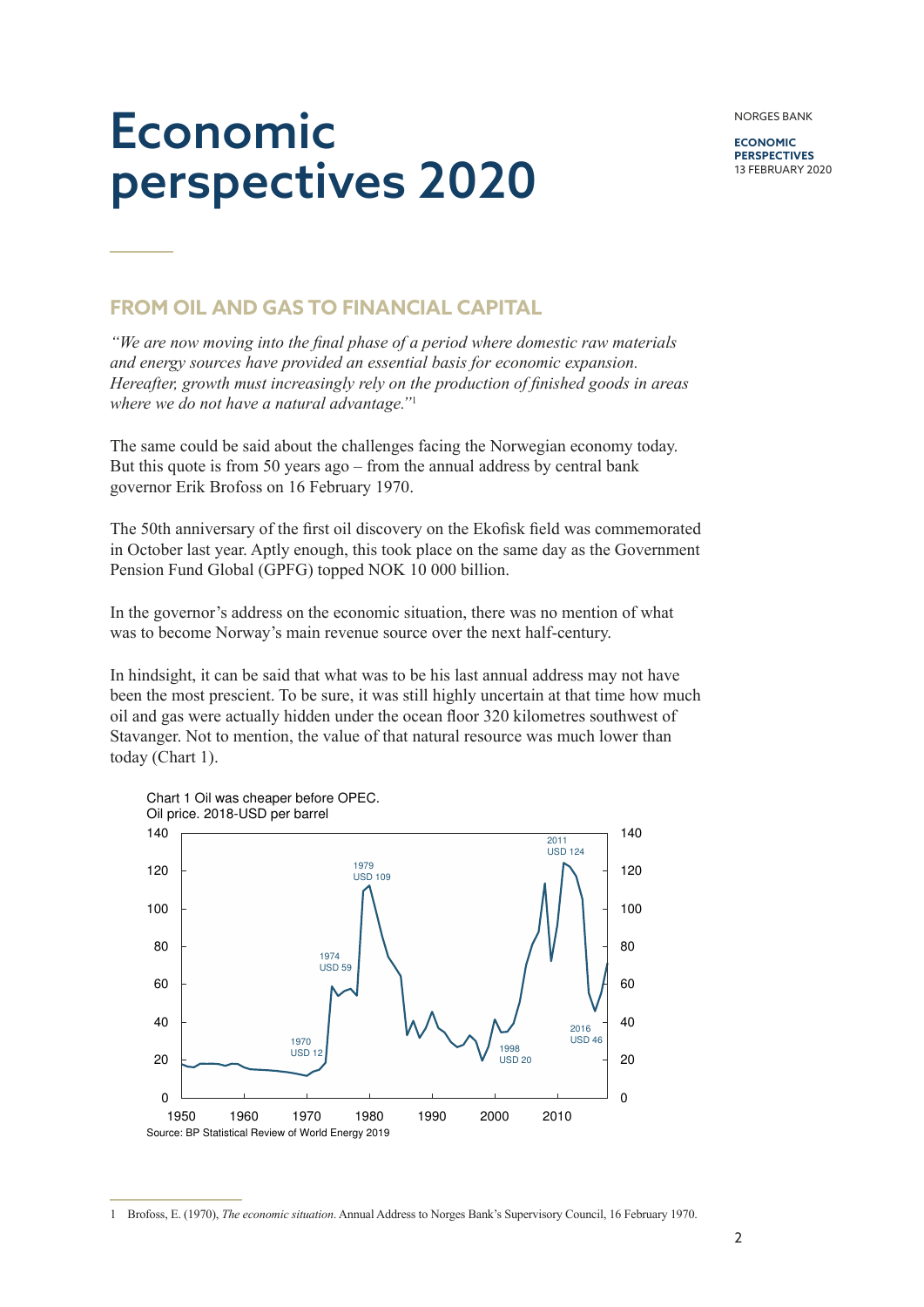A barrel of oil was selling at below USD 2, or 12 in current US dollars.

Prices then surged, reaching today's levels when oil producing countries agreed on production cuts in autumn 1973. Perhaps what we in Norway best remember from that time is the weekend car ban in Oslo and even the King riding the tram.

The surge in oil prices also came close to cutting the bloodline of what had been Norway's most important export industry for more than a century – shipping (Chart 2). In 1975, almost a quarter of the Norwegian merchant fleet was laid up.



That same year, production at Ekofisk started in earnest. Fields such as Frigg and Statfjord followed, and combined with yet another jump in oil prices following the Iranian revolution, a new flagship ushered the Norwegian economy into the 1980s. Oil prices fell during that decade, but oil and gas production was growing at a vigorous pace.

The activities on the Norwegian shelf also had a strong impact on mainland businesses. Shipyards learned to build oil platforms as new ship orders sagged. What might have been viewed as a rescue buoy eventually became a springboard to the rest of the world.

The oil service industry's breakthrough overseas came into clear evidence in the 2000s. Strong demand from China and other emerging economies led to a further jump in oil prices, and offshore oil exploration expanded worldwide. The technology developed in the search for deep-water oil and gas became one of Norway's major exports.

The offshore oil industry paved the way for wealth gains no future generation is likely to experience (Chart 3). At the start of our oil journey, per capita GDP was low in Norway compared with many other countries. Rising oil and gas production lifted the income level in Norway in the decades that followed. When production peaked in the early 2000s, rising prices boosted our income level further.

NORGES BANK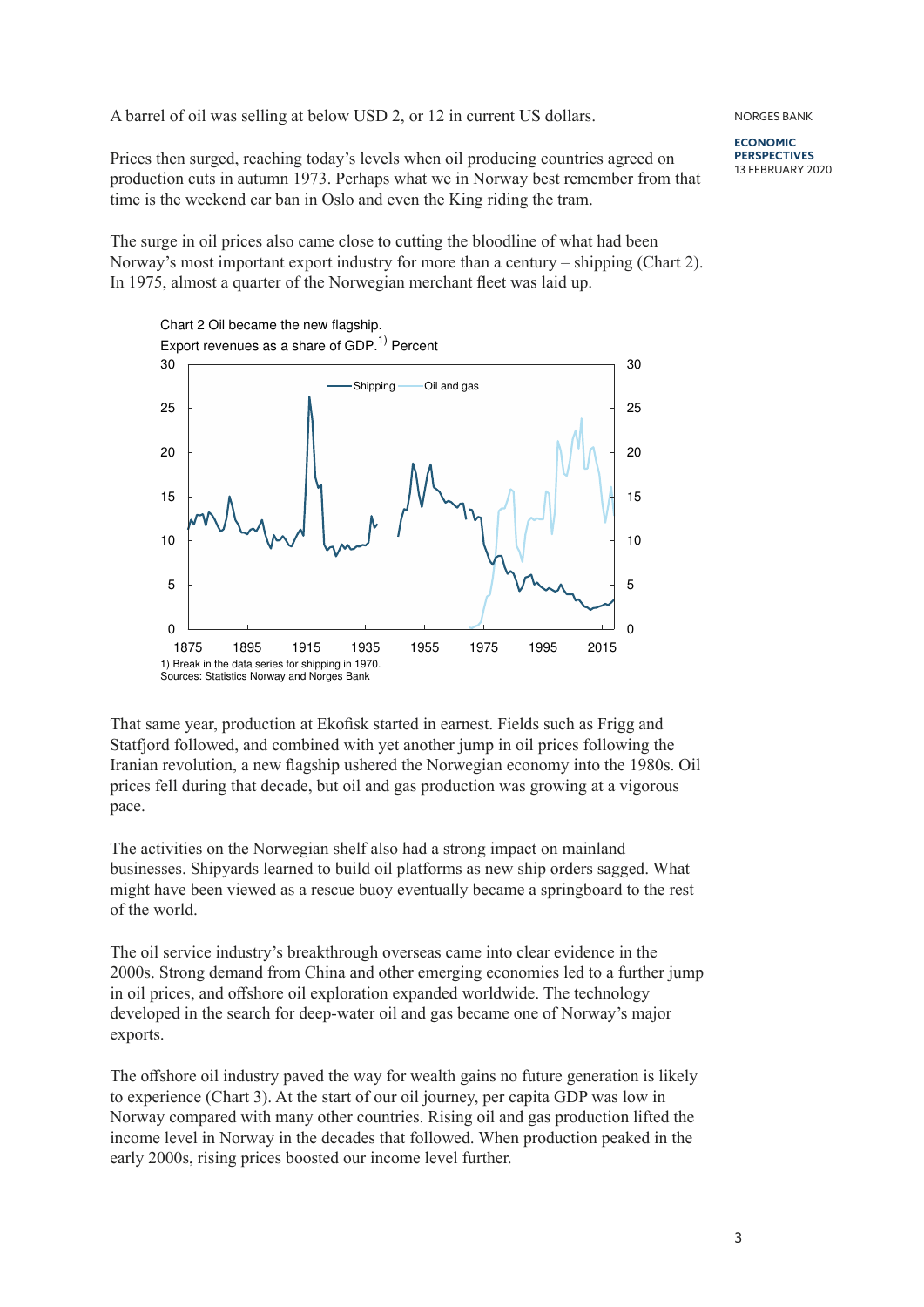1970 1976 1982 1988 1994 2000 2006 2012 2018 50 60 70 80 90 100 110 120 130 140 50 60 70 80 90 100 110 120 130 140 **Switzerland Germany US Sweden New Zealand** Chart 3 Norway's rise to wealth. GDP per capita. PPP-adiusted.  $US = 100$ Sources: OECD and Statistics Norway Norway  $-$  - Mainland Norway

NORGES BANK

**ECONOMIC PERSPECTIVES** 13 FEBRUARY 2020

Even non-oil GDP increased faster than in surrounding countries, which can in large part be attributed to the growth of the domestic oil service industry.

Norway's oil history has produced many winners. Norwegian wage earners have over time experienced purchasing power gains that their counterparts in other countries could only have dreamed about.

The main beneficiary of high oil prices this century has been government finances, thanks to the state's direct financial interest and high taxation of production profits. In good times, the gains have been substantial. At the same time, this means that the state bears much of the risk associated with oil price fluctuations.

It still took a long time before government oil revenues yielded surpluses that could be set aside for future generations. Norway's sovereign wealth fund received its first capital deposits in 1996, a quarter century after the government started earning money on oil.

Until then, oil revenues had been spent as they were earned – and at times in advance (Chart 4).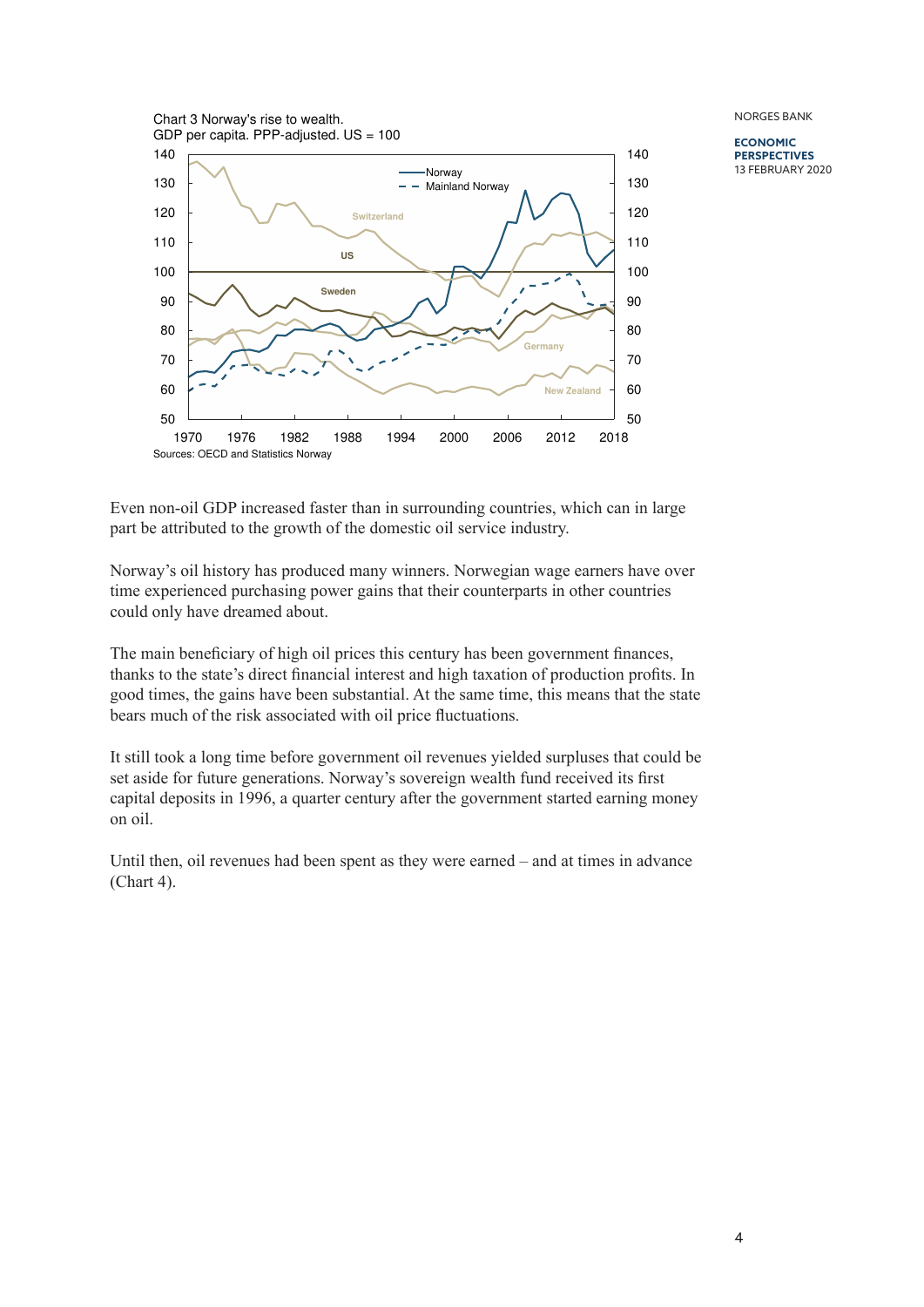Chart 4 The path to NOK 10 000 billion. In billions of 2020-NOK  $1$ )



NORGES BANK

**ECONOMIC PERSPECTIVES** 13 FEBRUARY 2020

The picture changed when the cash flow from oil activities reached new heights around 2000. It became clear that future revenues would be much higher than anticipated.

The fiscal rule, introduced in 2001, provided for a gradual phasing in of oil revenues into the economy. By limiting government spending of oil revenues to the real return, the path was paved for building up substantial government financial wealth.

In the next years, the cash flow from oil production was far larger than the transfers to the central government budget, mainly owing to high oil prices.

Transfers have been smaller in the past decade. The oil price fall reduced revenues. At the same time, withdrawals from the fund have become substantially larger, in pace with the increase in the fund. Despite the subsequent downward revision of the expected real return to 3 percent of the value of the fund, we have spent as much oil revenues over the past decade as in the 40 preceding years.

The fund was still three times larger towards the end of 2019<sup>2</sup> than at end-2009, owing to substantial value gains. Almost all the gains have been earned in the past ten years.

The krone depreciation accounts for a quarter of the value gains (Chart 5). A weaker exchange rate means that we have to pay more for foreign goods and services, which is why the fund's value is adjusted for exchange rate effects when measuring the fund's return.

<sup>2</sup> Figures for the GPFG as at 30 September 2019.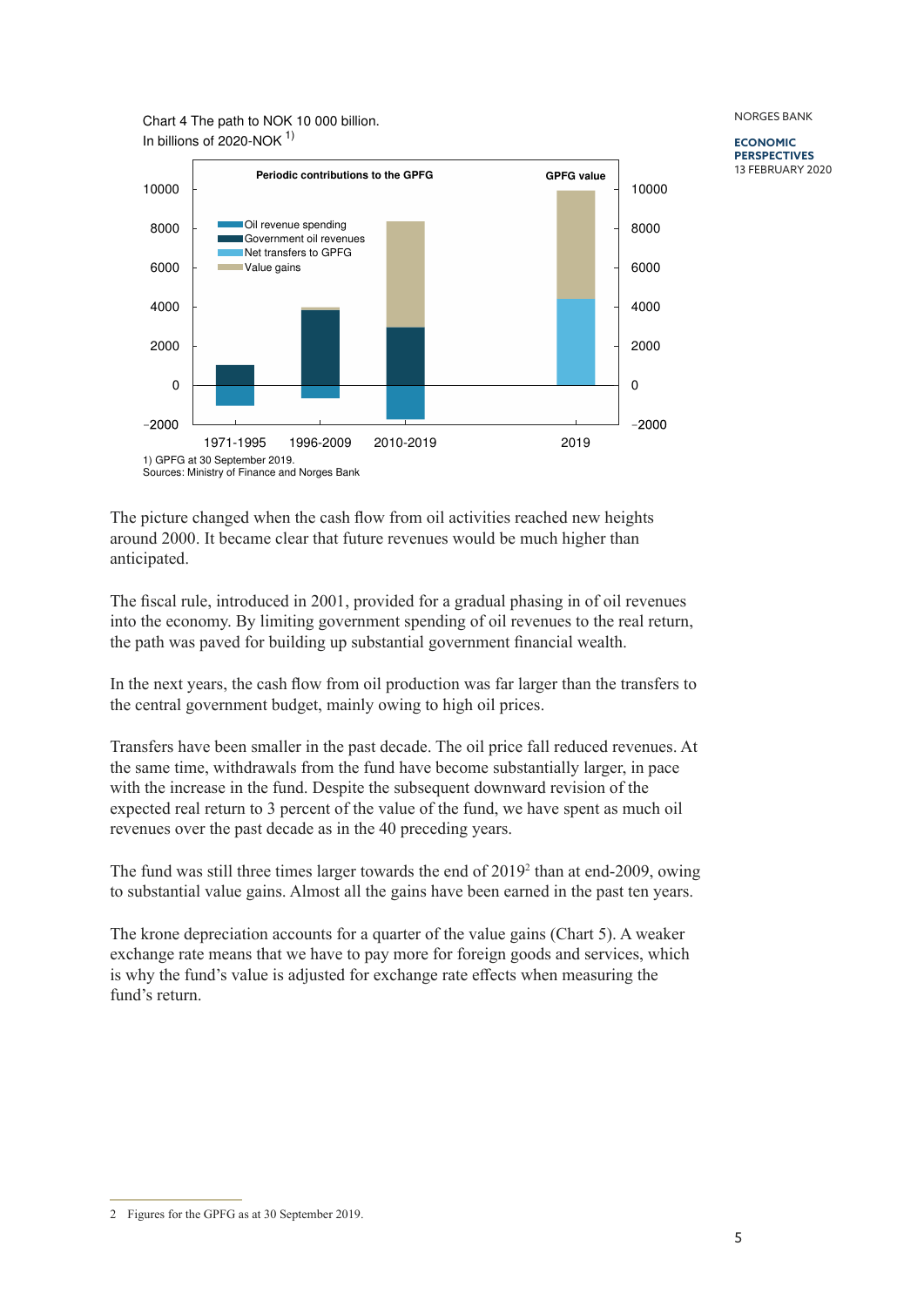Chart 5 The krone has boosted value gains. Shares of total value gains.<sup>1)</sup> Percent



1) At 30 September 2019. Source: Norges Bank

The past ten years have been beneficial for the fund, also in foreign currency terms (Chart 6). The average return has been higher than in the fund's first years, primarily reflecting a sharp rise in global equity prices.



The rise in equity prices has largely been driven by a fairly small number of companies. US corporate profit margins have increased markedly. The big earners have been the tech giants, which typically operate in markets where there are substantial profits to be gained as the dominant company. Their profits have drawn growing attention from competition authorities and higher taxation is under discussion internationally.

Current valuations are based on expectations of sustained profit growth. This entails a downward potential.

NORGES BANK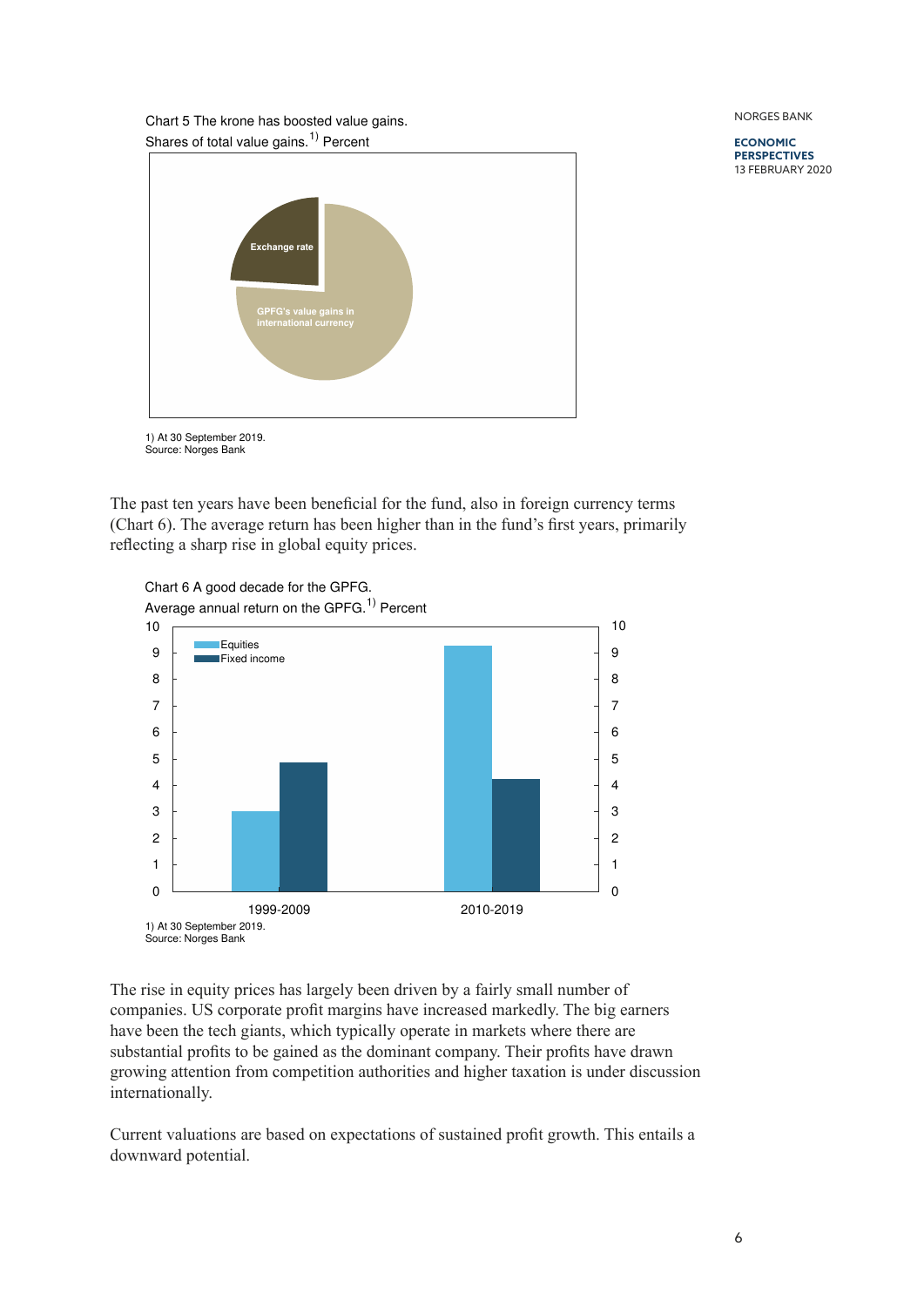Developments in the fund's value over the past decade must also be seen in the context of the decline in global interest rates over time.

The interest rate decline reflects the expansionary monetary stance prevailing since the financial crisis. Central bank policy rates were reduced to very low levels in many countries in order to stimulate economic activity. Several central banks have also engaged in substantial asset purchases, which has pushed down long-term interest rates further.

But low interest rates also reflect other driving forces such as population ageing, high saving in emerging economies, growing inequality and a general decline in productivity growth.

Lower interest rates imply higher bond prices. During the period of falling interest rates, the rise in bond prices has contributed to sustaining the return on the fund's fixed-income portfolio. But this is a one-off gain. At today's interest rate level, the fixed-income portfolio will yield much less ahead.

The interest rate decline and massive central bank asset purchases have also driven up equity prices. In the search for yield, investor demand for equities has steadily increased worldwide. At the same time, low interest rates have increased the valuation of expected income further ahead.

Over time, shareholders are well rewarded for taking risk, but at times it may also require patience. An investor with a broad equity portfolio in 1972 – the year before OPEC shook the world economy for the first time – had to wait more than ten years to recover the value lost (Chart 7). After the financial crisis, it took five years for the equity market to return to the 2007 level. With its long-term horizon, the fund has been able to earn solid returns since that time.



Sources: DMS database, Dimson, Marsh and Staunton (2019), FTSE Russell, St. Louis Fed and Norges Bank

But both the downturn in the wake of the financial crisis and the high returns in recent years should serve as a reminder that the market value of the fund may vary widely in the future. A fall in global equity markets comparable to the decline in 2008 would alone reduce the fund's value by almost NOK 3 000 billion.

NORGES BANK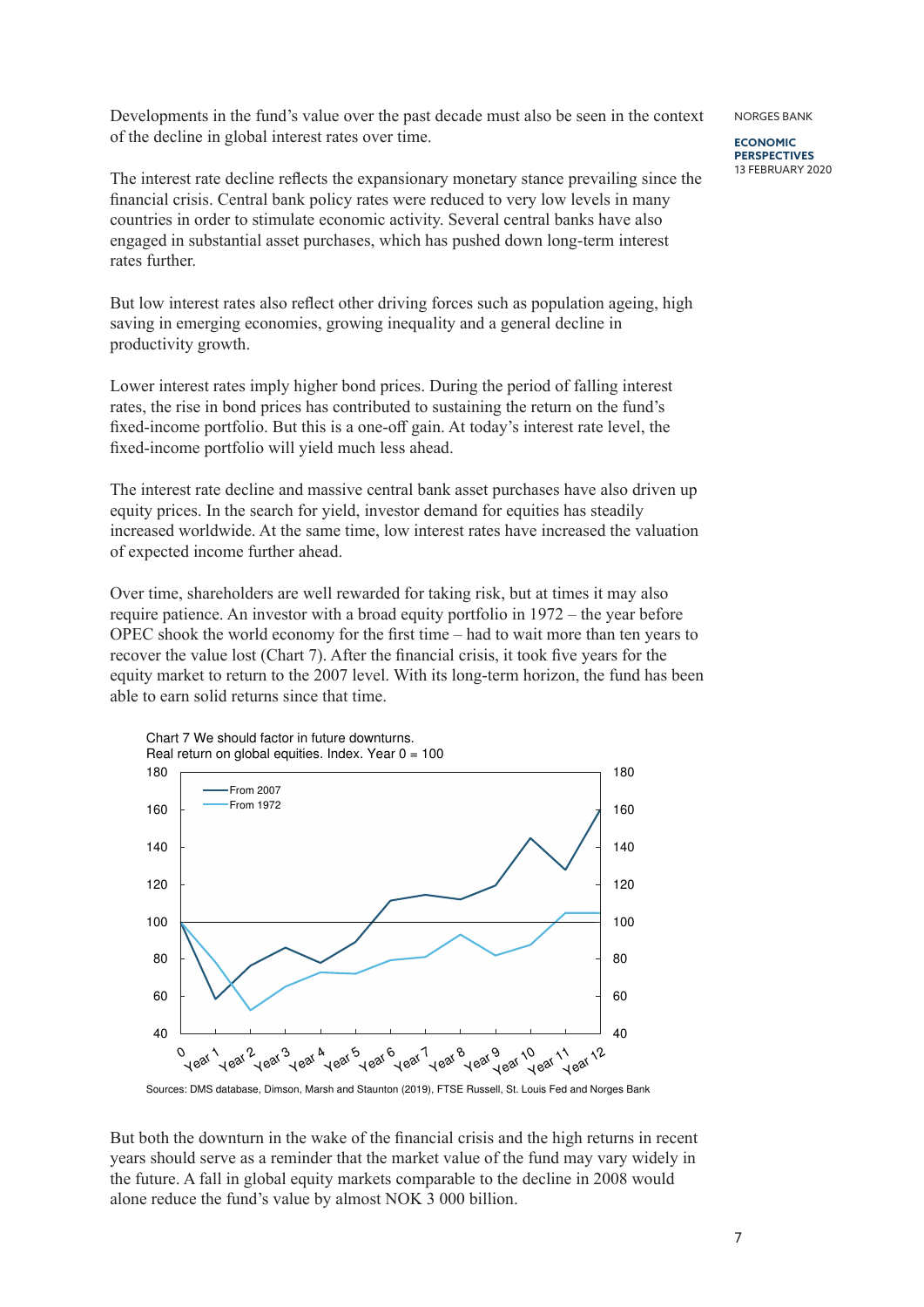Over the past decades, we have converted large portions of our oil wealth into financial wealth (Chart 8). The fund has grown much bigger than expected, partly owing to the increase in securities prices and the krone depreciation. The fund is around twice as large as the present value of remaining government oil revenues.

NORGES BANK

**ECONOMIC PERSPECTIVES** 13 FEBRUARY 2020



The conversion has reduced the sensitivity of government revenues to oil price fluctuations, but has increased our exposure to global financial market volatility. The fund has built up a diversified portfolio of investments worldwide, which allows it to reap the gains from an upturn wherever it may occur – and means it is shielded from negative events in individual markets. But the fund is not immune to a broad-based downturn.

As a small, open economy, Norway has always been exposed to global economic developments. The substantial foreign assets we have accumulated mean that our economy is even more closely intertwined with the world economy. It is then unfortunate that the rule-based order for world trade since 1945 is losing ground. Bilateral and regional agreements are gaining ground at the expense of multinational cooperation. This contributes to uncertainty about the outlook for the global economy.

The value of the natural resources we found the first traces of 50 years ago has in large part accrued to society as a whole. This was not a given as we were heavily reliant on foreign capital and expertise in the first years of oil activities. But decisions were taken early on in favour of substantial government ownership, high taxation of production profits and skills transfer requirements, which were in many ways in keeping with Norwegian traditions.

The roots can be traced back to concession policy and hydropower management, and to the post-war focus on collective solutions. It was also broadly recognised that economic gains from the use of natural resources, economic rent, should be returned to society.

The value of the fund is now more than three times annual mainland GDP. The fund has grown bigger than total net household wealth, including housing wealth (Chart 9). This means the fund has an interesting distributional aspect. While the richest decile controls half of household wealth, we all benefit from the fund.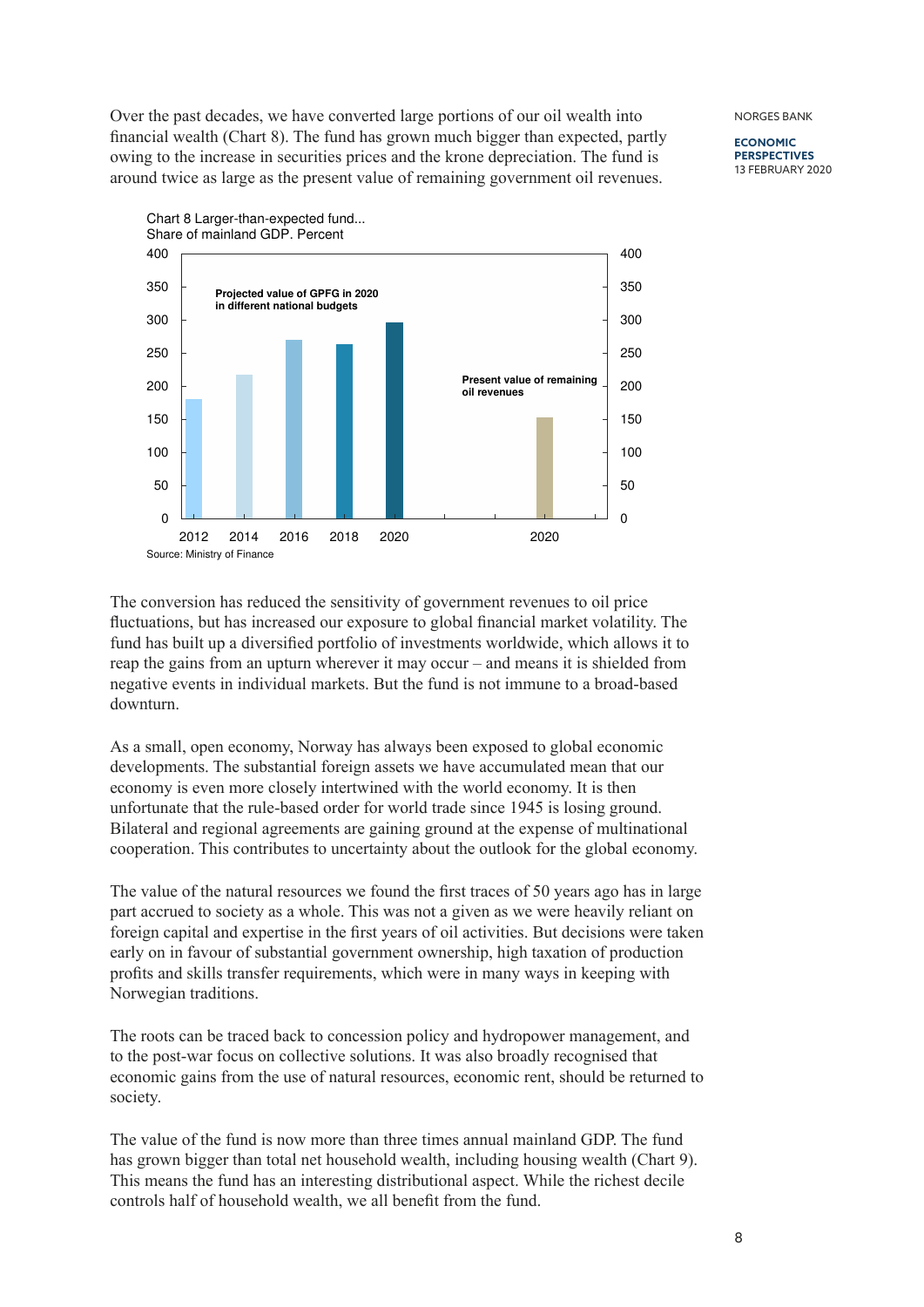

**ECONOMIC PERSPECTIVES** 13 FEBRUARY 2020

The fund's investment management model is also designed to enable future generations to benefit from this wealth.

First, there has always been broad political consensus about the development of the fund's strategy. The strategy changes have been based on thorough studies. All important decisions are taken by the Government and endorsed by the Storting (Norwegian parliament). Norges Bank has an advisory role. The authorities have stood fast at the crossroads even during demanding periods. This has served us well.

A good example is the decision in 2007 to increase the equity share from 40 to 60 percent. This important change was implemented by making large purchases of equities in the period to June 2009, about the time when markets bottomed out after the financial crisis. In retrospect, we can see that the fund bought equities on the cheap in that period, and has posted large gains over the past decade.

Second, Norges Bank's mandate is clearly defined. The capital is to be invested with one – and only one aim: The highest possible return at an acceptable risk. There has been broad political agreement that the fund should not be used to promote other objectives. A clear and unequivocal objective enables the fund's owners to evaluate Norges Bank's performance as investment manager. If there were several different objectives, they would have to be weighed against each other. That would be a demanding task for an investment manager. Political trade-offs are a matter for the political authorities.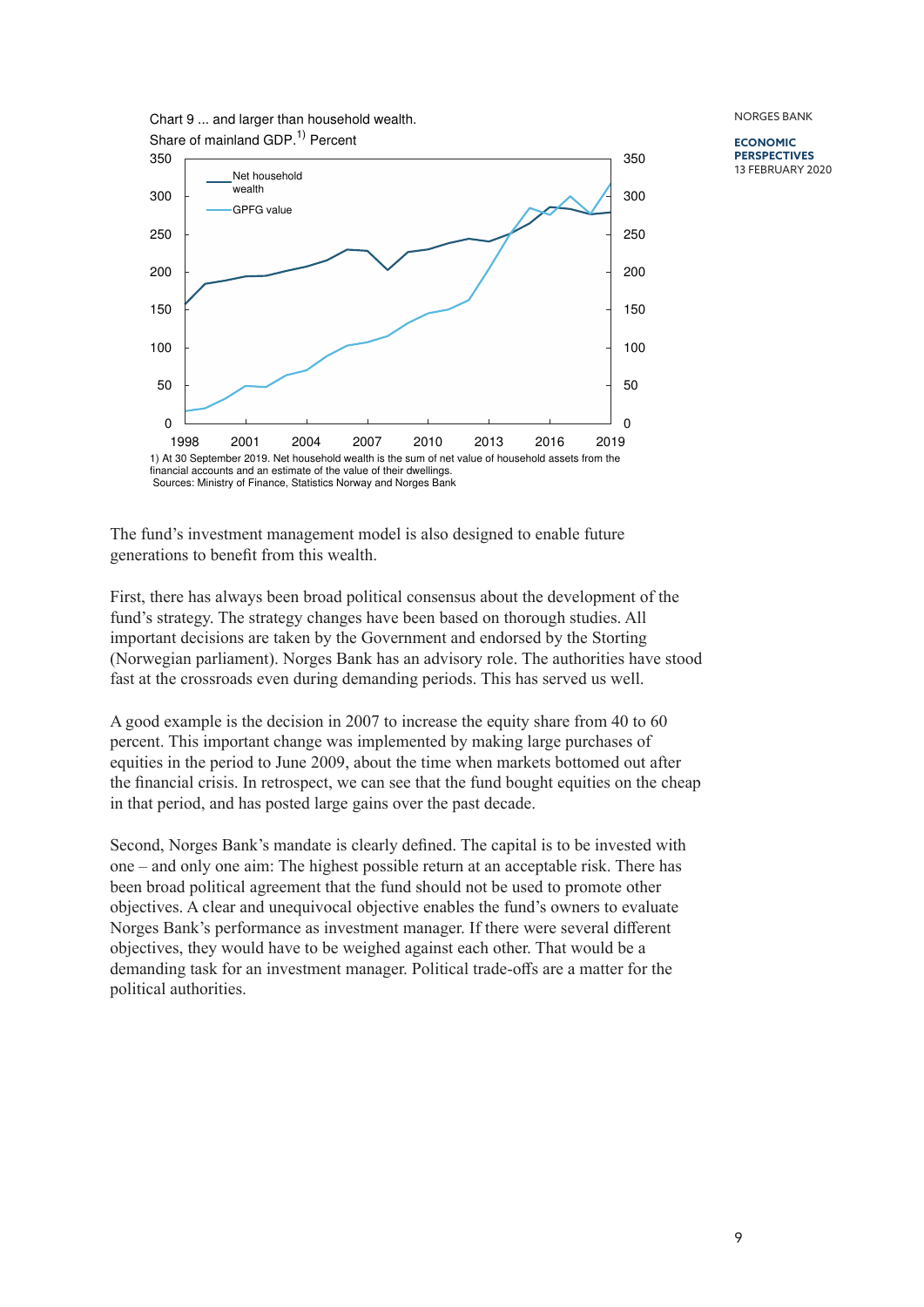## **STRUCTURAL CHANGES AND NEW CHALLENGES**

We have always know that activity on the Norwegian shelf would eventually decline. After a half-century of oil production, about half of estimated total reserves have been extracted.<sup>3</sup> About half of what remains has not yet been discovered. In recent years, known oil resources have shown little increase (Chart 10). There is also the question of how much of what remains would be profitable to extract.



The offshore oil industry features investments that generate income for a long time ahead. For many fields, the exploratory, development and production phases span several decades. The Johan Sverdrup field, where production recently started, will according to plan remain in production for at least 40 years.

Exploration and field development decisions have always been based on estimated futures prices for oil and gas. Uncertainty linked to future profitability has also been a key factor. Today, global climate challenges add to that uncertainty.

More and more people are waking up to the gravity of climate change. If the world is to meet the goals of the Paris Agreement, carbon emissions must be reduced, which means the combustion of fossil fuels, including oil and gas, must also be reduced.

But the world will still need energy. How much and what share will have to be covered by oil and gas are uncertain. That will depend on a number of factors, including climate policy and technological developments.

Much remains on the technological front. There is still far to go before carbon capture is truly profitable. Alternative energy sources are not being developed fast enough, even if they are becoming more cost-efficient. At the same time, long-term investments lock in emissions for a long time to come.

3 Source: Norwegian Petroleum Directorate (2019) *The Shelf 2019*.

NORGES BANK **ECONOMIC**

**PERSPECTIVES** 13 FEBRUARY 2020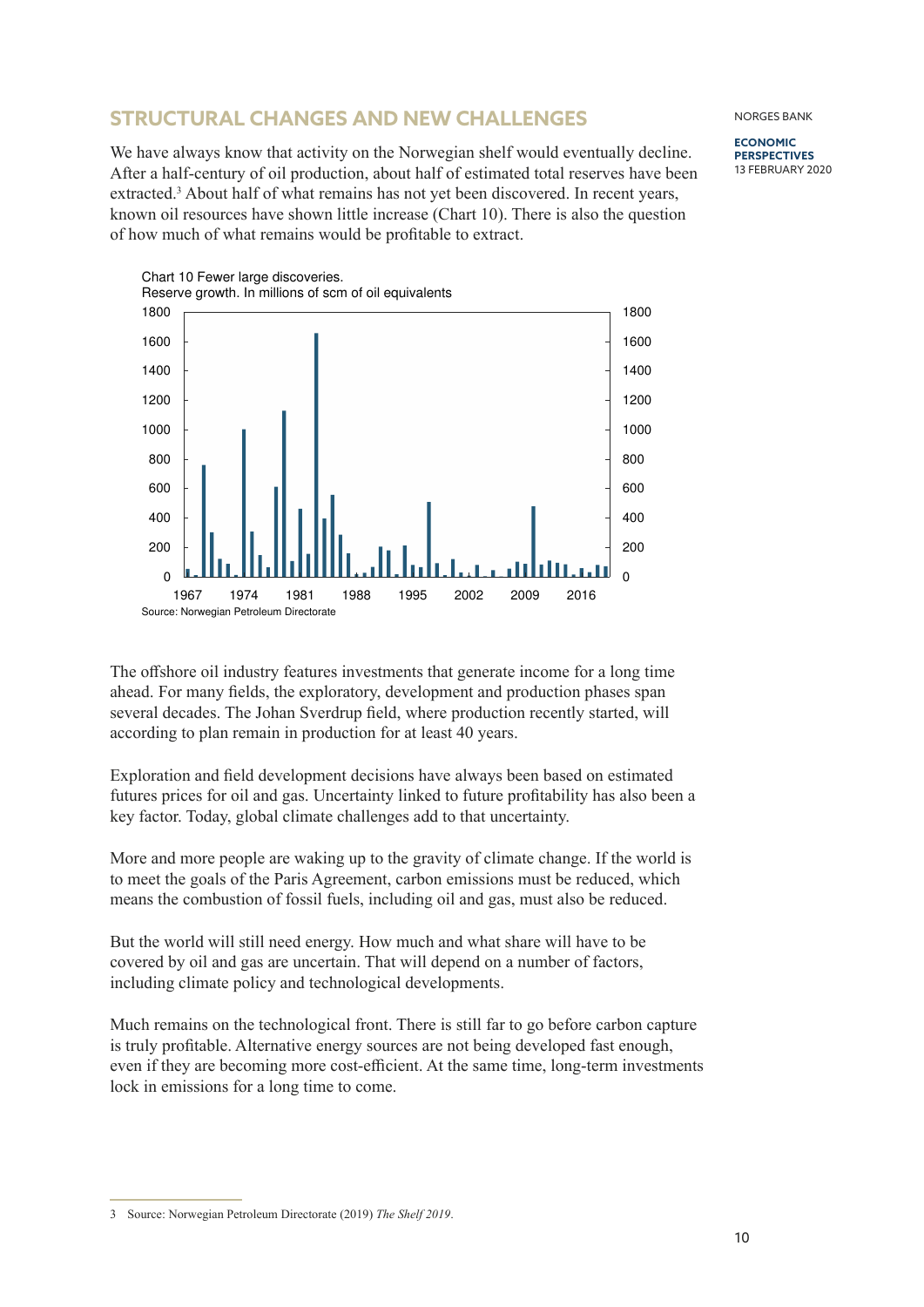A stricter climate policy is needed, with expanded carbon pricing measures so that it will be profitable to put into use new solutions. In the EU, there are signs of a more ambitious climate policy. Permit prices have increased, and much is being done to promote investment in alternative energy.

The European Commission also recently launched a plan to introduce a tax on imports based on a product's carbon footprint.<sup>4</sup> The ambition is an equal carbon price for all products whether produced in or outside the EU. Even though the EU accounts for a diminishing share of global  $CO_2$  emissions, this could also affect emissions in other parts of the world, including emerging economies.

While climate policy is being strengthened in a number of countries, the international picture is also one of resistance to the introduction of effective measures. A stricter climate policy also raises difficult discussions about burden sharing - not least between mature advanced economies and emerging economies. It is not surprising then that the EU's carbon tax plans are being met with accusations of protectionism.

So far, it has been difficult to achieve a sufficient reduction in global greenhouse gases. Instead, emissions have increased. Emissions in advanced economies are still high (Chart 11). Emerging economies account for virtually the entire increase in global emissions in recent years. Since 1990, emissions have tripled in Asia, while they have been reduced by 30 percent in Europe.



Chart 11 Emissions on the rise in emerging economies.

At the same time, both energy consumption and living standards are low in many developing countries, and their emissions are barely visible in the chart. If these countries succeed in raising living standards, energy consumption will rise, which is unlikely to occur without higher emissions.

The climate issue is therefore in large part about how poor countries can achieve solid economic growth without a continued rise in greenhouse gas emissions. With the rise in emissions we have seen, the world will have to prepare for and adapt to a warmer climate. At the same time, climate change impacts are becoming increasingly evident. This may lead to abrupt policy shifts.

4 Von der Leyen, U. (2019): *Political Guidelines for the next European Commission 2019–2024*.

11

NORGES BANK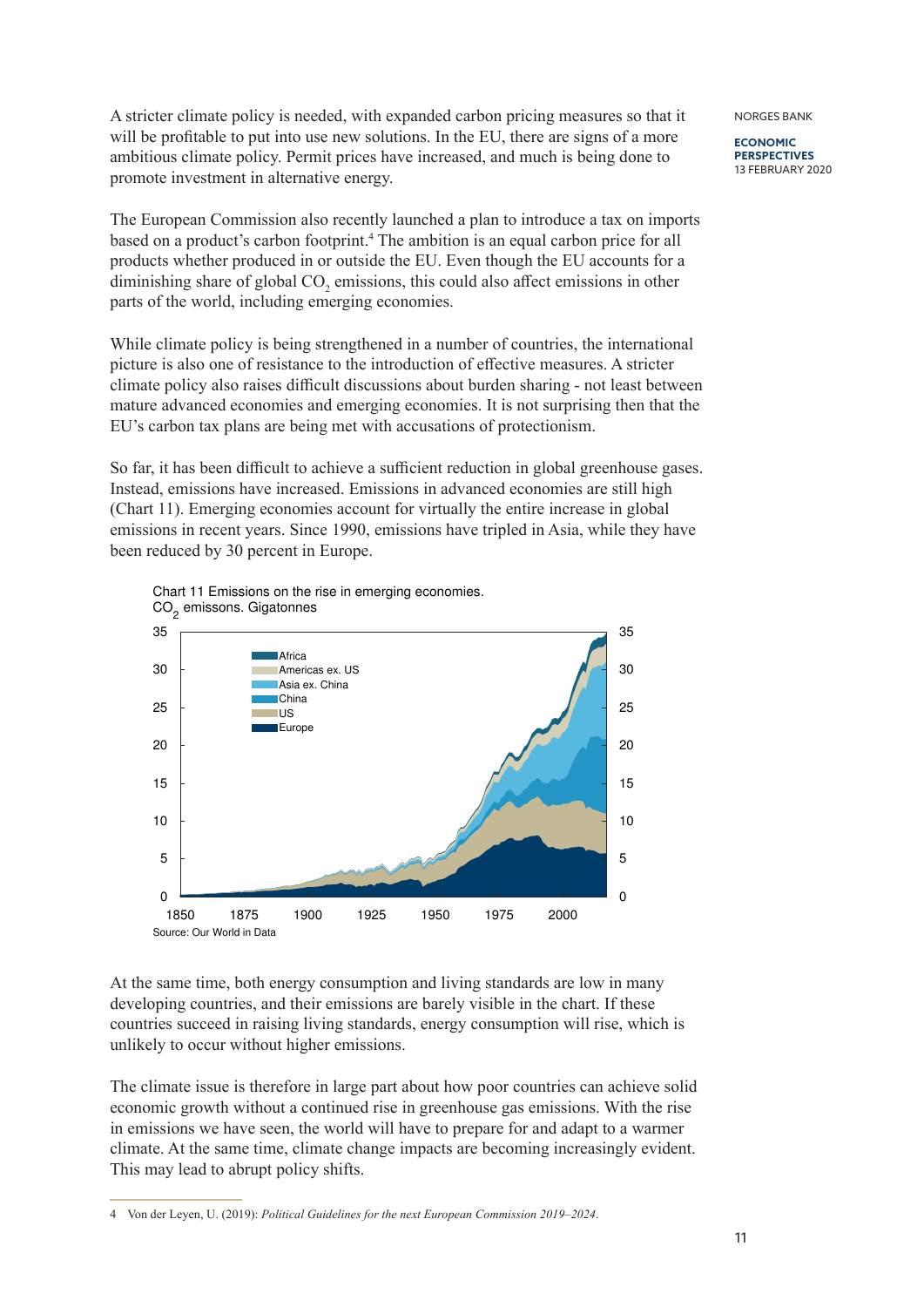The outlook for future oil demand reflects considerable climate and energy uncertainty. Businesses, banks and investors are paying more attention to this risk. The outlook for offshore activities on the Norwegian shelf has also become more uncertain. NORGES BANK

**ECONOMIC PERSPECTIVES** 13 FEBRUARY 2020

The oil price decline in 2014 brought to light once again the important role of the petroleum sector for the economy.

Rather than being in a unique position, the Norwegian economy had to restructure and adjust to lower demand in the oil industry. The oil price collapse marked the beginning of the restructuring that we had long known would come, but it started more abruptly than assumed earlier, for example by the Holden III Commission<sup>5</sup> (Chart 12).



In the course of a few years after the oil price fall, oil industry demand<sup>6</sup>, measured as a share of mainland GDP, declined by 40 percent. A comparable fall in global oil-related demand amplified the downswing in the Norwegian oil service industry.

Despite the shock to the oil industry, the downturn in the Norwegian economy proved fairly mild. Employment growth slowed, but unlike during the financial crisis and the downturn in the early 2000s, growth remained positive and registered unemployment did not exceed 3 percent.

The mildness of the downturn following the oil price fall shows that the Norwegian economy has effective shock absorbers, such as flexible wage formation, a floating exchange rate and solid government finances. We also had monetary policy space, which we used (Chart 13).

<sup>5</sup> See, inter alia, *Official Norwegian Reports* NOU 2013:13: *Lønnsdannelsen og utfordringer for norsk økonomi*  [Wage formation and challenges facing the Norwegian economy] (Norwegian only).

<sup>6</sup> Measured as the sum of investment, intermediate consumption and labour costs in oil and gas production.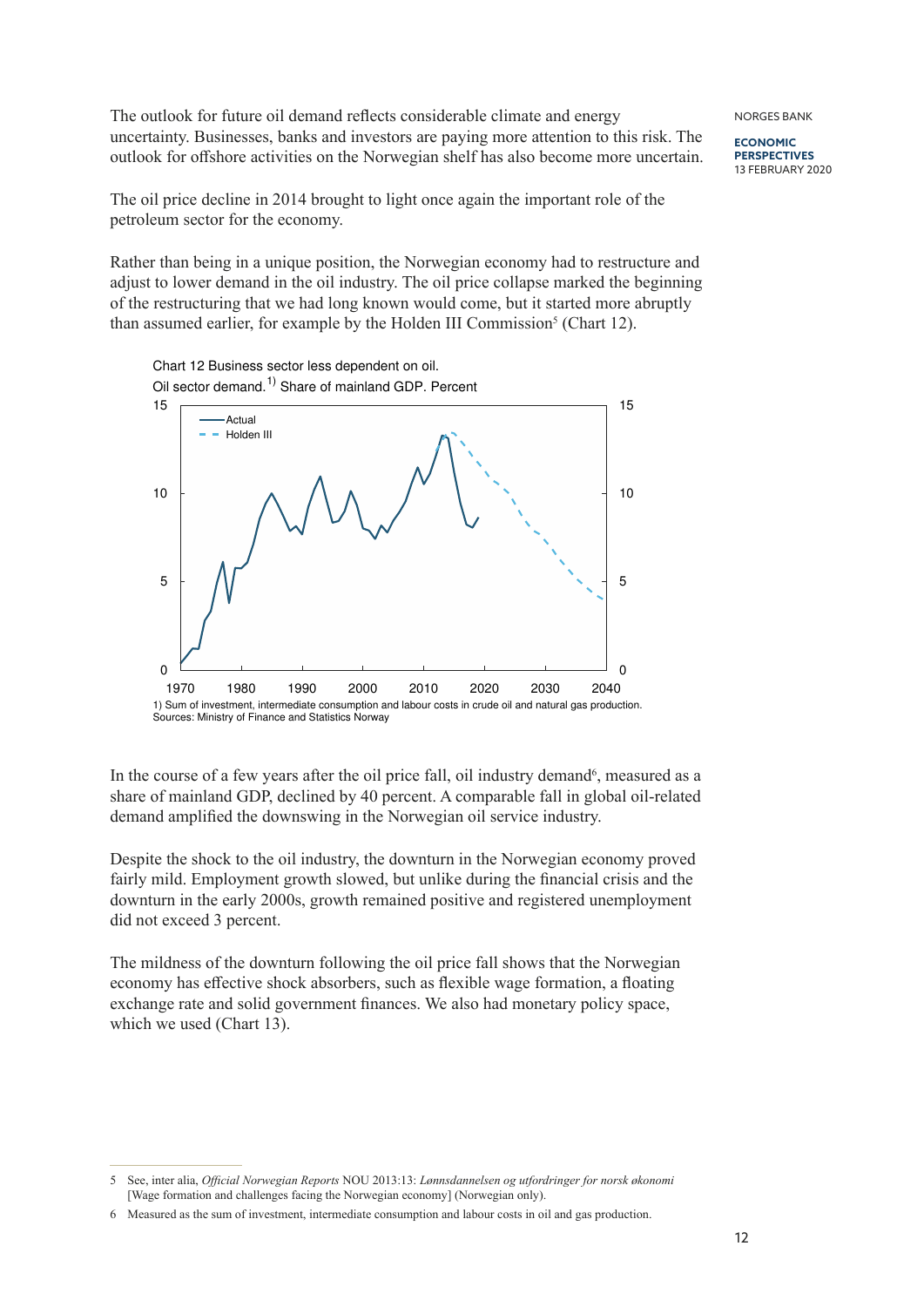Chart 13 Monetary policy is the first line of defence. Policy rate and capacity utilisation.<sup>1)</sup> Percent



**ECONOMIC PERSPECTIVES** 13 FEBRUARY 2020

The primary responsibility of monetary policy is to provide the economy with a nominal anchor, quantified as the Bank's inflation target. Monetary policy can contribute to high and stable output and employment and to counteracting the build-up of financial imbalances.

In normal times, monetary policy is the first line of defence in stabilising the economy. The policy rate can be changed quickly when the economy is exposed to shocks. Given the structure of the Norwegian credit market, where floating interest rates predominate, the policy rate is an effective tool.

The inflation targeting regime must be flexible. Norges Bank's close to 20 years' experience with inflation targeting suggests that a small, open economy must expect inflation to deviate fairly widely from the target from time to time. However, inflation has remained within a range where deviations from the target cannot be said to have entailed material economic costs. This has provided leeway to give weight to other considerations in interest-rate setting.

During the most recent downturn, the krone exchange rate fell in pace with oil prices. This led to prospects for higher inflation. The prevailing confidence in the monetary policy framework and wage formation proved to be of benefit. As long as we were certain that the rise in inflation was temporary, monetary policy could look through the rise.

From autumn 2014, the policy rate was lowered in four steps, by a total of 1 percentage point. But in an economy marked by structural changes, monetary policy could not fully counteract the effects on output and employment.

In recent years, economic activity in Norway has picked up again, and the rate cuts following the oil price fall have been reversed. By comparison, policy rates among many of our trading partners are still negative more than ten years after the financial crisis. Monetary policy has been stretched thin internationally.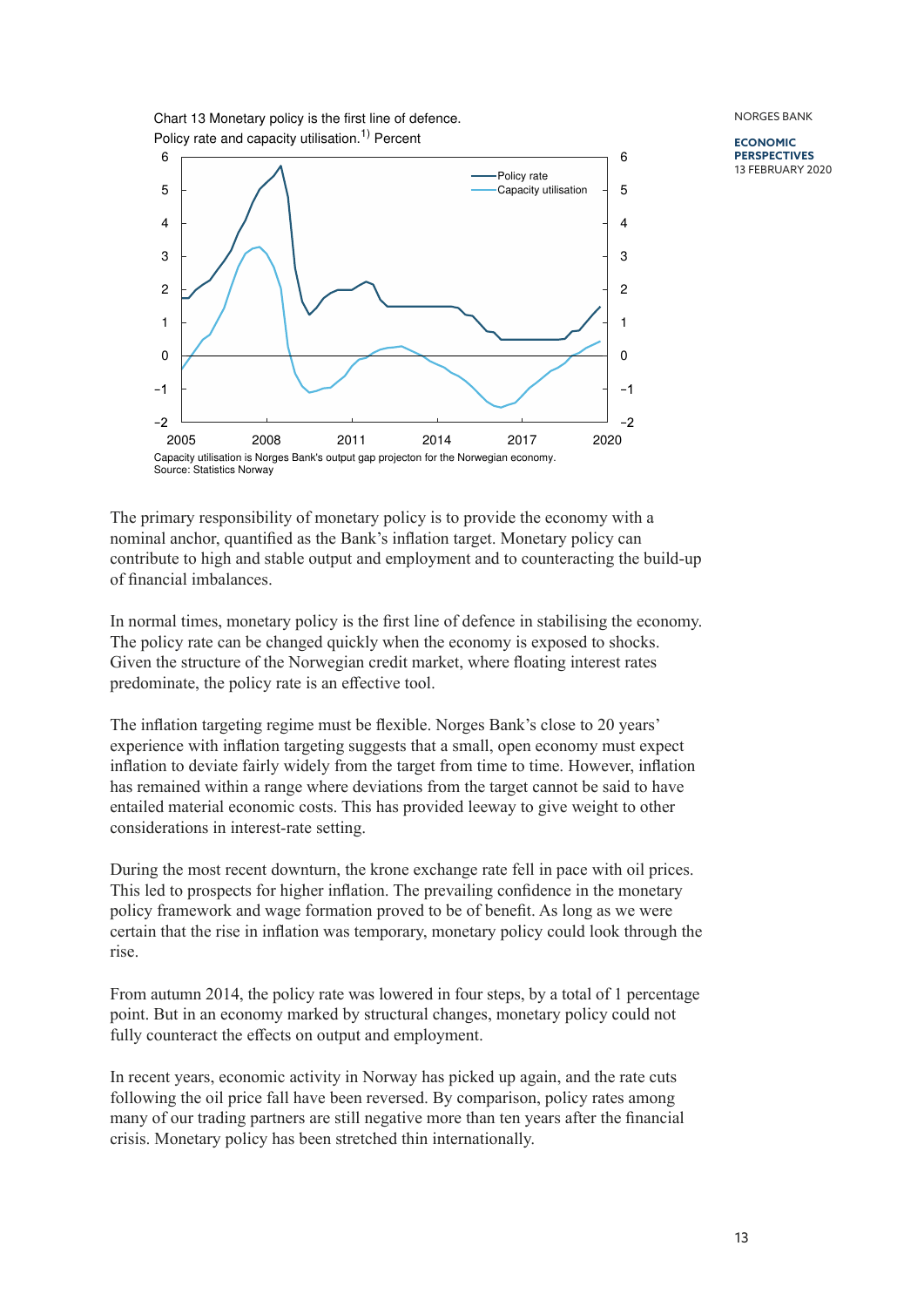If Norway were to face a situation with a very low policy rate and prospects of persistently low resource utilisation, it would be natural for fiscal policy to play a greater role. Fiscal policy directly affects total demand in the economy. Fiscal policy can be very effective when the economy features high unemployment, and very low interest rates alone do not provide sufficient stimulus.

In Norway, there is a long tradition of fiscal policy support in stabilising the economy. The GPFG has increased our fiscal space. As in the downturn in the early 2000s and during the financial crisis, oil revenue spending over the central government budget was stepped up markedly during the most recent, oil-driven downturn.

An active countercyclical policy with high spending in downturns must be followed by a reversal or tightening measures when economic indicators point to a recovery. However, because the value of the fund has steadily risen, we have long been spared the more demanding tightening measures. This may not be the case in the years ahead.

Oil revenue spending over the central government budget has reached a high level. As mentioned, we must take into account the possibility that developments in global financial markets may be weaker than in recent years, with a possible downward correction in equity markets. This will reduce the value of the GPFG. In addition, Norway is facing demographic challenges that will put pressure on government finances ahead.

The government also has a responsibility for the balance between the public and private sector. Since 2014, public consumption and investment have risen to a recordhigh share of mainland GDP (Chart 14). The krone depreciation over the past years has entailed a sharp increase in the GPFG's value in krone terms. This has increased the government's domestic purchasing power. However, a krone depreciation does not increase our national wealth. In the years ahead, we need a larger non-oil tradable sector. If that sector is to expand, it must be given room to grow. If the government lays claim to a growing share of available production resources, the room for growth will diminish. The government must therefore be especially cautious about increasing public spending on the basis of a krone-driven rise in the fund's value.



NORGES BANK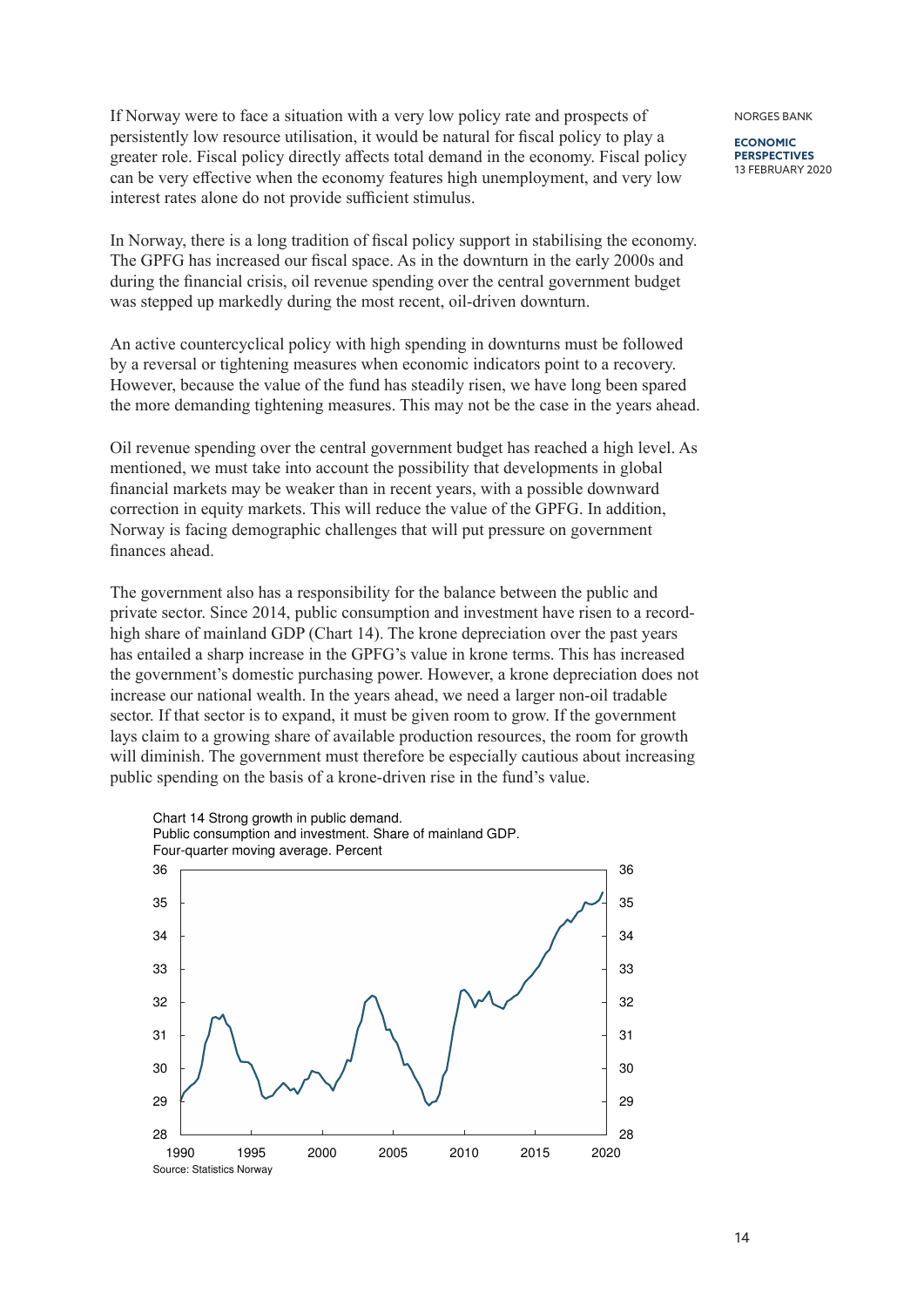The main responsibility for restructuring rests with the business sector. The recent years' improvement in cost competiveness is a good starting point for stimulating growth in new activities (Chart 15). In combination with moderate wage settlements, the krone depreciation has made it cheaper for foreigners to buy goods and services from Norway. At the same time, higher import prices have given Norwegian customers an incentive to shift demand towards domestic producers. Thanks to inflation targeting and a floating exchange rate, cost adjustment took place much faster than would otherwise have been the case.



**ECONOMIC PERSPECTIVES** 13 FEBRUARY 2020

Despite a more than 15 percent reduction in labour costs in a common currency since 2014, the tradable sector has shown fairly weak growth, as reflected in recent trade balance developments. The non-oil trade deficit has continued to widen, which must be seen in the light of the decline in oil service exports owing to the sharp fall in global offshore oil investment.

Seafood exports have recently set new records in krone terms, but exports have remained flat for several years in volume terms, partly because of salmon lice problems.

Capacity constraints have also hampered exports of metals and other capital-intensive manufactured goods. Profitability has clearly improved, but a considerable increase in production requires substantial investment, and it is only in the past few years that manufacturing investment has shown a pronounced pick-up.

The large foreign assets that we have accumulated mean that we can run a trade deficit when oil and gas revenues eventually decline. Recent developments nevertheless suggest that we have become more dependent on the return on those assets for financing tomorrow's imports (Chart 16).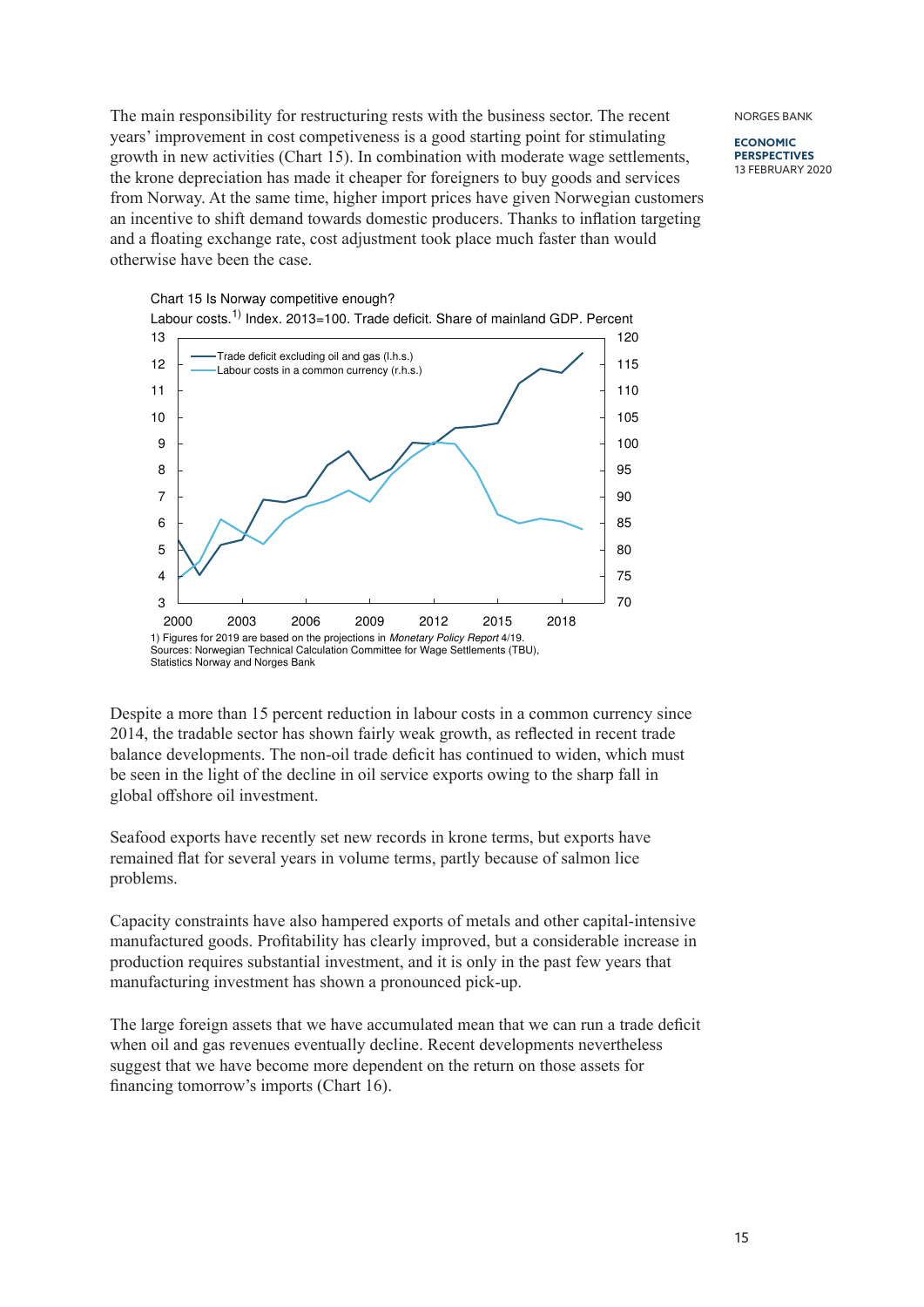13 Chart 16 Growing dependence on the GPFG. Share of mainland GDP. Percent



NORGES BANK

**ECONOMIC PERSPECTIVES** 13 FEBRUARY 2020

Measured as a share of mainland GDP, the trade deficit is larger than the expected return on the GPFG further ahead. It should be noted, however, that a substantial share of Norway's goods and services imports is related to activity on the Norwegian shelf. These imports will decline as oil activities wind down. On the other hand, lower oil prices or a decline in global equity markets will reduce the expected return on the GPFG.

Moreover, the trade deficit has shown a substantial increase in a period where both demand in the Norwegian oil industry and the krone have weakened. For many years, Norwegian companies could afford to pay much higher wages than companies in neighbouring countries. Perhaps the ability to pay high wages has been more dependent on the oil industry than thought earlier.

Going forward, the key to success for Norway will be the same as for other countries: We must make the most of our number one resource - labour.

The value of Norway's human capital is around three times the sum of its natural resources, production capital and financial capital.<sup>7</sup> Our future welfare level therefore depends on how many are in work and how productive they are.

Employment in Norway is no longer as high as it once was. Today, a smaller share of the population aged between 25 and 54 is employed than 20 years ago (Chart 17), and the share is now higher in a number of countries, not least because female employment abroad has also risen. At the same time, the share of adult men in work in Norway has fallen.

<sup>7</sup> See Meld. St. 29 (2016-2017), *Long-term perspectives for the Norwegian economy 2017.*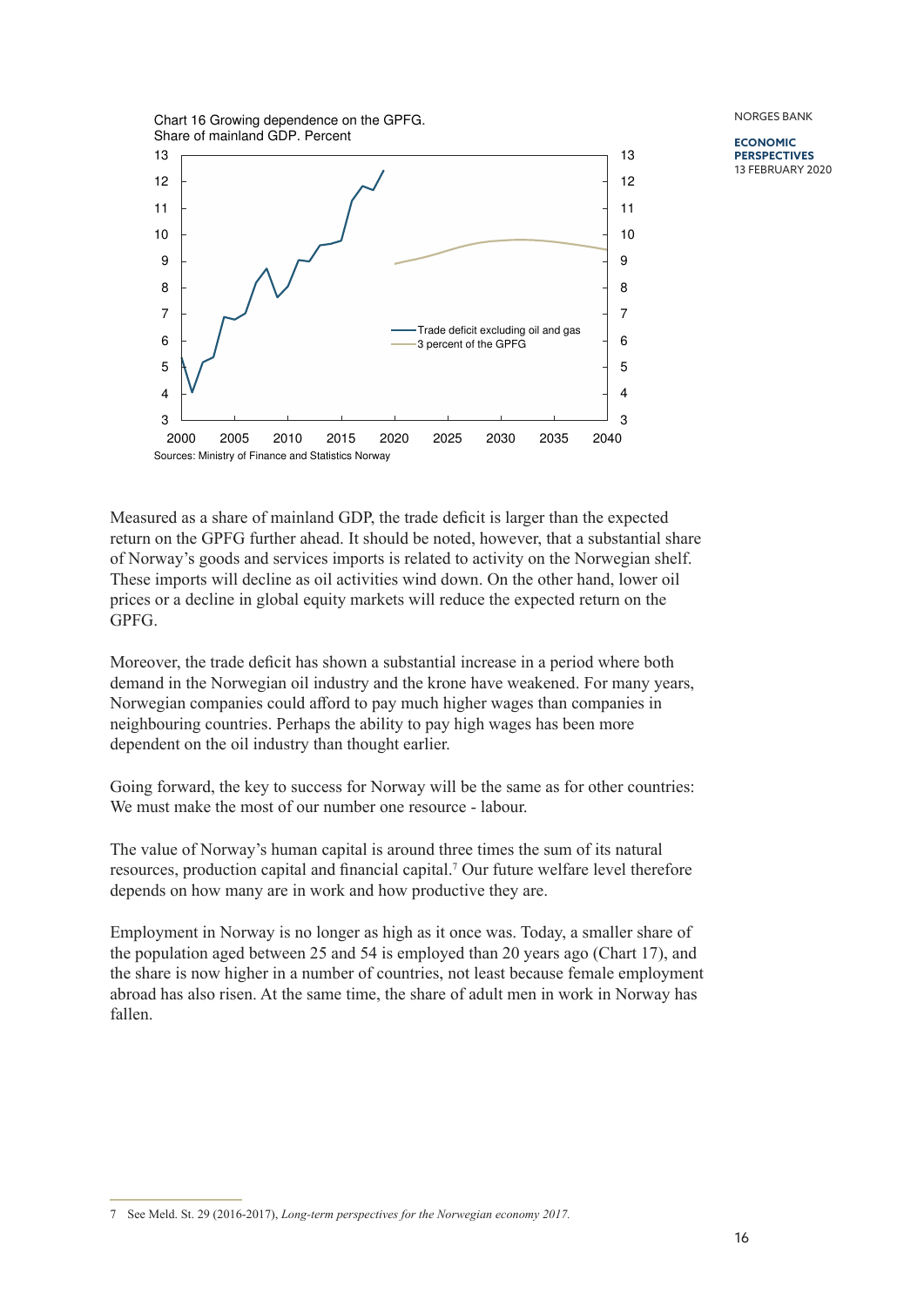**ECONOMIC PERSPECTIVES** 13 FEBRUARY 2020





Source: OECD

Chart 17b No longer at the top of the employment chart. Employment. Share of population aged 25-54.<sup>1)</sup> Percent



Those outside the labour market share a number of characteristics.<sup>8</sup> One is weak formal qualifications. Among them, we find recently arrived immigrants and young persons who have dropped out of school. Another is poor language skills. Moreover, it is worrying that disability rates are rising, particularly among young people (Chart 18).

<sup>8</sup> *Official Norwegian Report* NOU 2019:17: *Arbeid og inntektssikring* [Work and income security] (Norwegian only).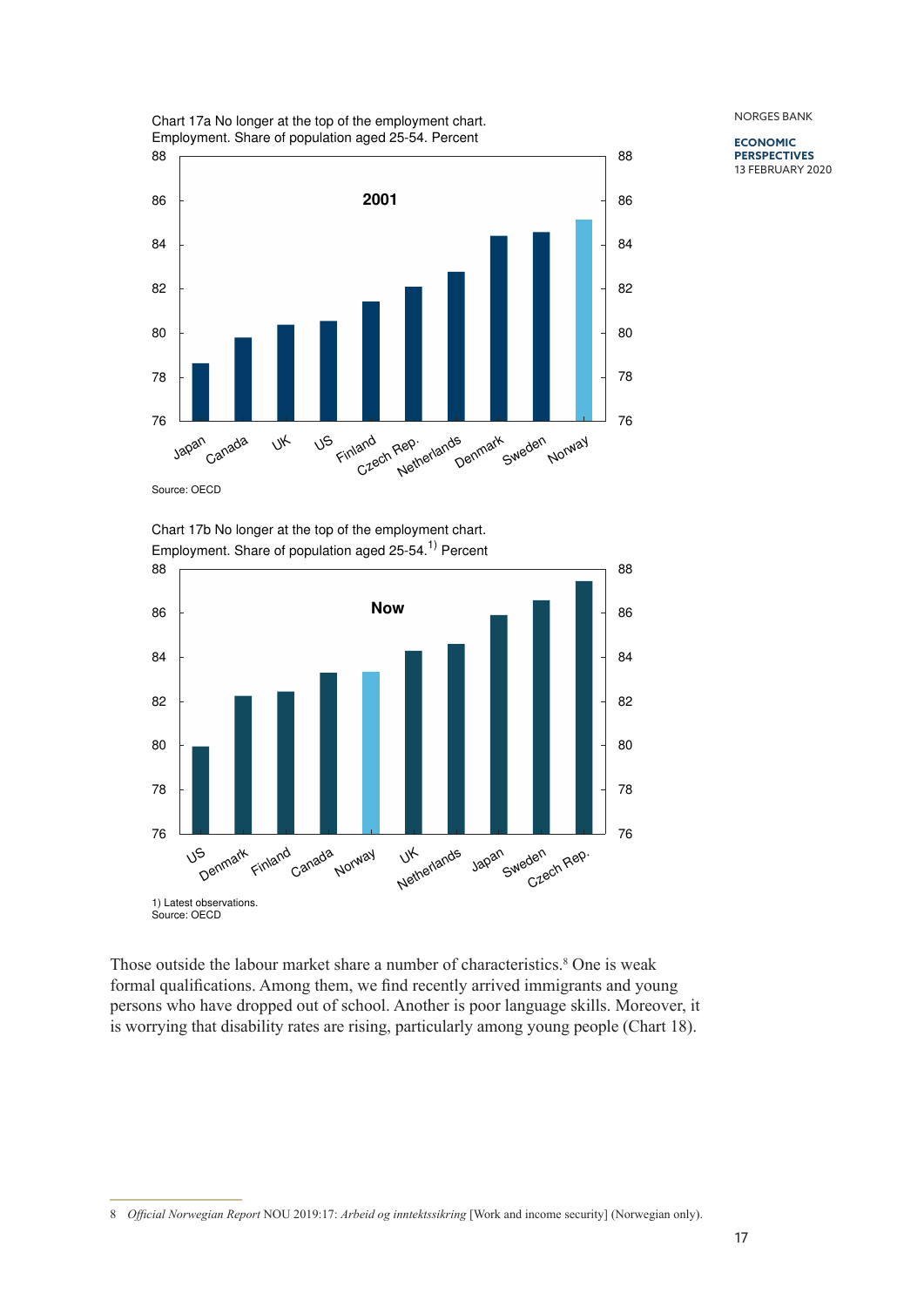

**ECONOMIC PERSPECTIVES** 13 FEBRUARY 2020

The Norwegian labour market is characterised by small wage differences. On the whole, small wage differences are an asset for the economy, partly because this entails higher skills and productivity requirements. On the other hand, it means that jobs for unskilled workers are limited. Those in a weak position in the labour market may then struggle to enter the labour market, or re-enter after a period of unemployment.

The economy's structural features and the functioning of the labour market will determine the level of employment in the long run. Economic policy plays an important role, particularly in terms of how education, tax and welfare policies are designed. For those who are at risk of being excluded, targeted measures may be necessary.

Monetary policy can serve as an employment cushion. In periods of falling labour demand, a more expansionary monetary policy will dampen the decline. By avoiding the deepest downturns, fewer people are likely to end up outside the labour force.

But monetary policy cannot have a primary responsibility for the level of employment. Keeping the policy rate at a persistently low level with the aim of boosting activity and employment more permanently could lead to price and wage pressures and to a sharp increase in house prices and credit growth. This could give rise to imbalances that in turn increase the risk of a downturn and job losses further out.